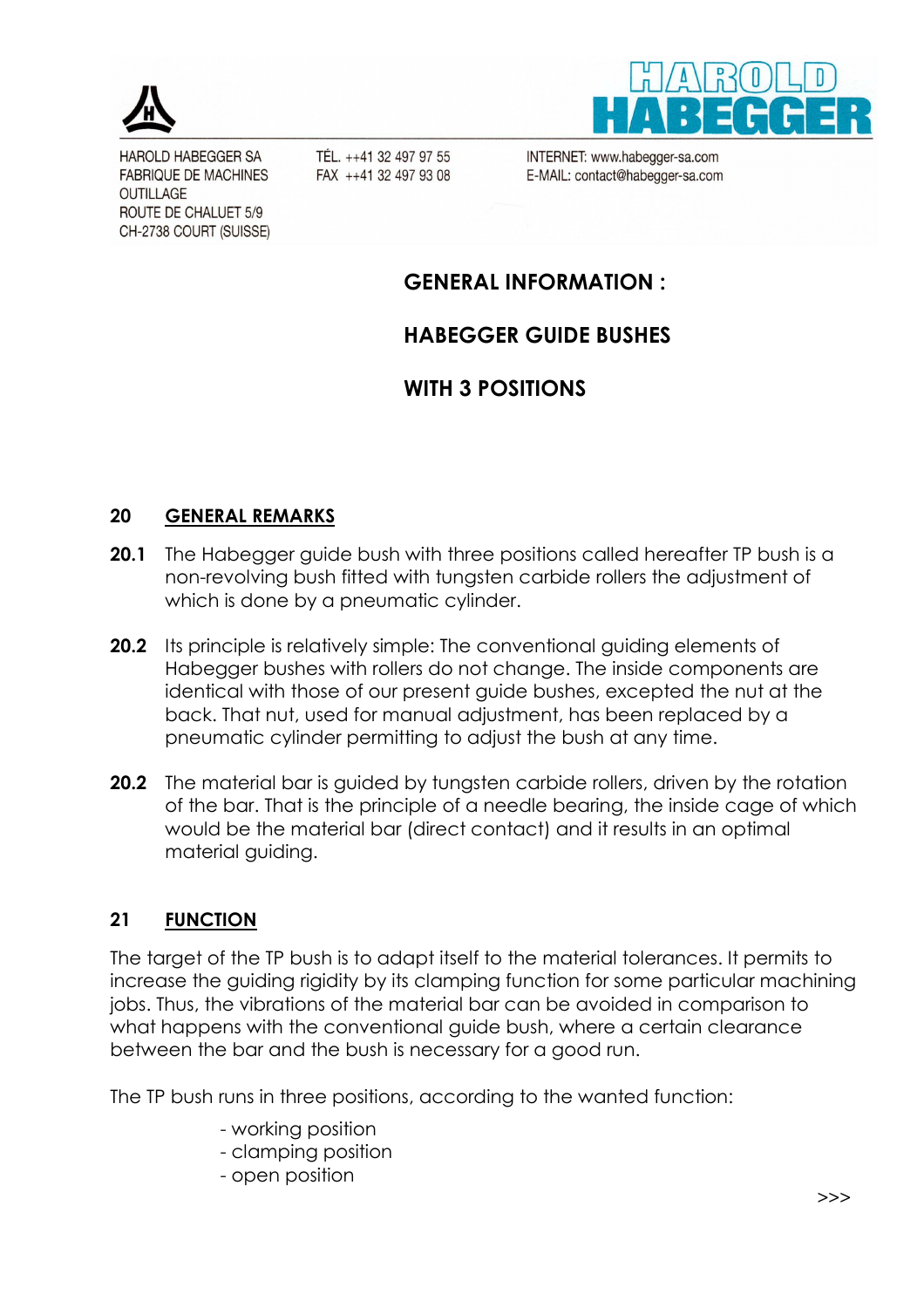

The working and clamping positions are obtained by two different pressure levels. The first one corresponds to the guiding position of the material bar (working position). The second one corresponds to the closing position of the bush (clamping position). A reversed pressure will command the forced opening of the guide bush. The pneumatic device includes a box of the FESTO type, which permits to command the two pressure levels. The pneumatic connection is directly on the machine, with lubricated air at the pressure of 5 to 6 bars. The control of the TP bush by the pneumatic box is obtained by two programmable outlets 24 VDC available on the machine.

### **22 MAIN ADVANTAGES**

- **22.1** A minimum of clearance when quiding the material bar gives a better turning accuracy.
- **22.2** No risk of seizing-up. This permits a constant run of the machine.
- **22.3** High rotation speed (the speed is not limited by the bush) allowing a higher production rate.
- **22.4** Before machining each workpiece, the guiding bush gets adjusted to the exact tolerance of the material bar, there where the workpiece will be clamped.
- **22.5** At a micro-milling operation or at any other radial machining operation, the clamping function of the TP bush permits to maintain the bar in a rigid manner, avoiding a rapid wear of the tools used.
- **22.6** The same clamping function can be asked for when feeding a long workpiece requesting the clamping collet to open. The bush replaces then the conventional "thread clamping device".
- **22.7** On the other side, the open position of the TP bush permits fast feeds by the headstock, avoiding eventual marks made by the bush on the raw material bar.
- **22.8** When changing the bar, the open position makes easy to extract the useless end-piece of the bar. The new bar can easily be introduced.
- **22.9** The setting range of the TP bush allows perfect guiding of material bars, up to a tolerance of h11.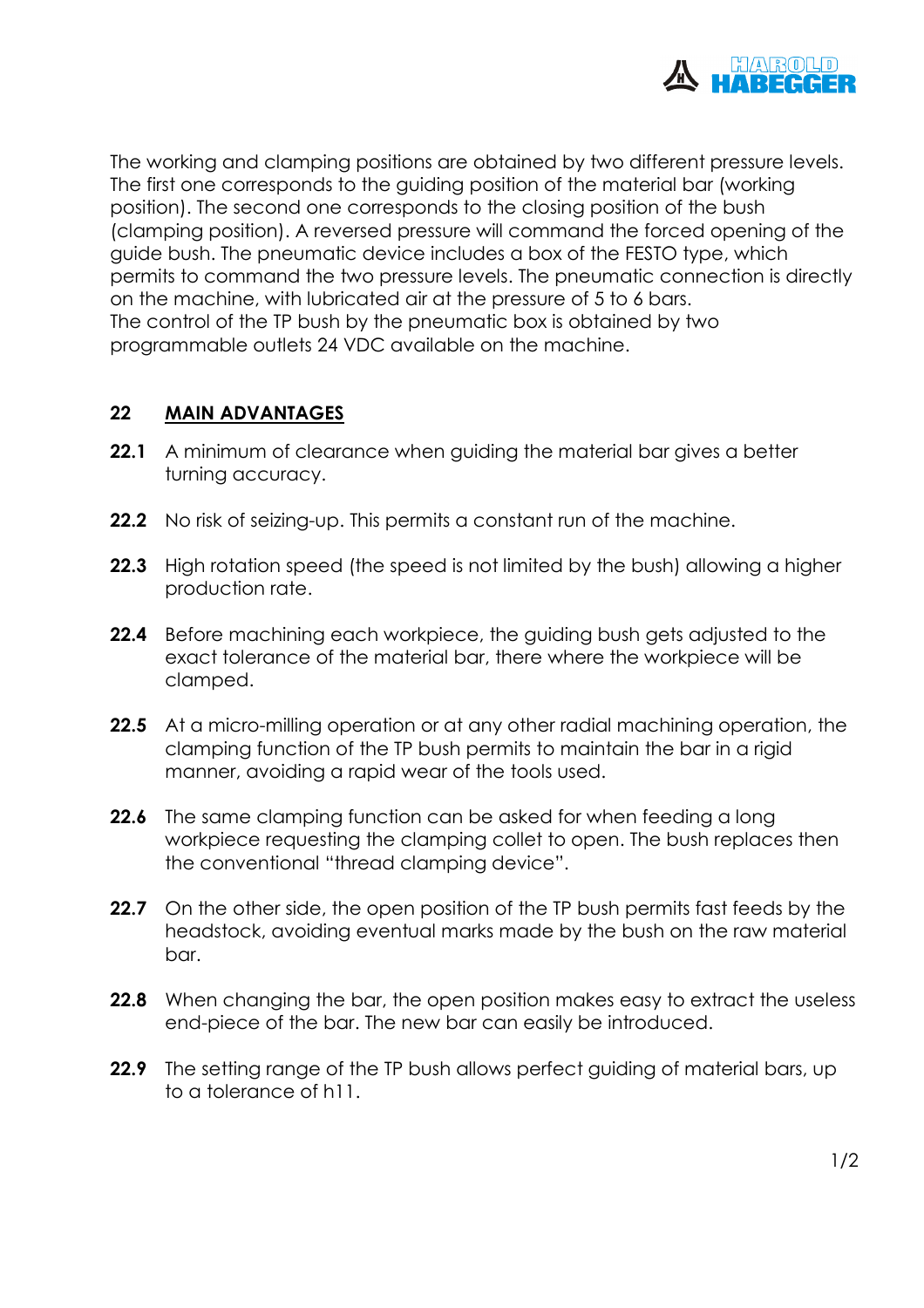

#### **23 ASSEMBLY**

#### **23.1 The TP bush can only be used for material bars the diameters of which correspond to the dimensions marked on the bush cover.**

- **23.2** The TP bushes can be used on machines with r.h. or l.h. rotation (CW or CCW).
- **23.3** Assembly on the machine is done as for a conventional bush, using Habegger bush holders for a perfect lubrication of the TP bush.
- **23.4** The TP bushes will be installed on the machine with the bush holders that we propose for standard bushes. We want to avoid more costs for customers who have already our equipment. Lubrication is always done through the bush-holder, as for the bushes of the types CNC or EN.
- **23.5** Our bush holders are available for the following machine types: TORNOS, STAR, CIZIZEN, TSUGAMI, MANURHIN, HANWHA, TRAUB, MICROSWISS**.**  Our technical staff is ready to advise you concerning the adaptation possibilities on other types of CNC machines.
- **23.6** The pneumatic box FESTO is not required if the machine has already two pneumatic pressure levels that can be adjusted separately and that can be controlled by M code.

#### **24 ADJUSTMENT**

Unlike the standard bushes, the adjustment of bar clearance is no more done manually by actuating a nut. Adjustment is done by adjusting the level of working pressure.

#### **25 LUBRICATION**

**The lubrication system with filter prevents dirt to get into the TP bush. It avoids faster wear of the bush. No warranty will be given for the Habegger TP bushes which are not used together with the filter lubrication system.**